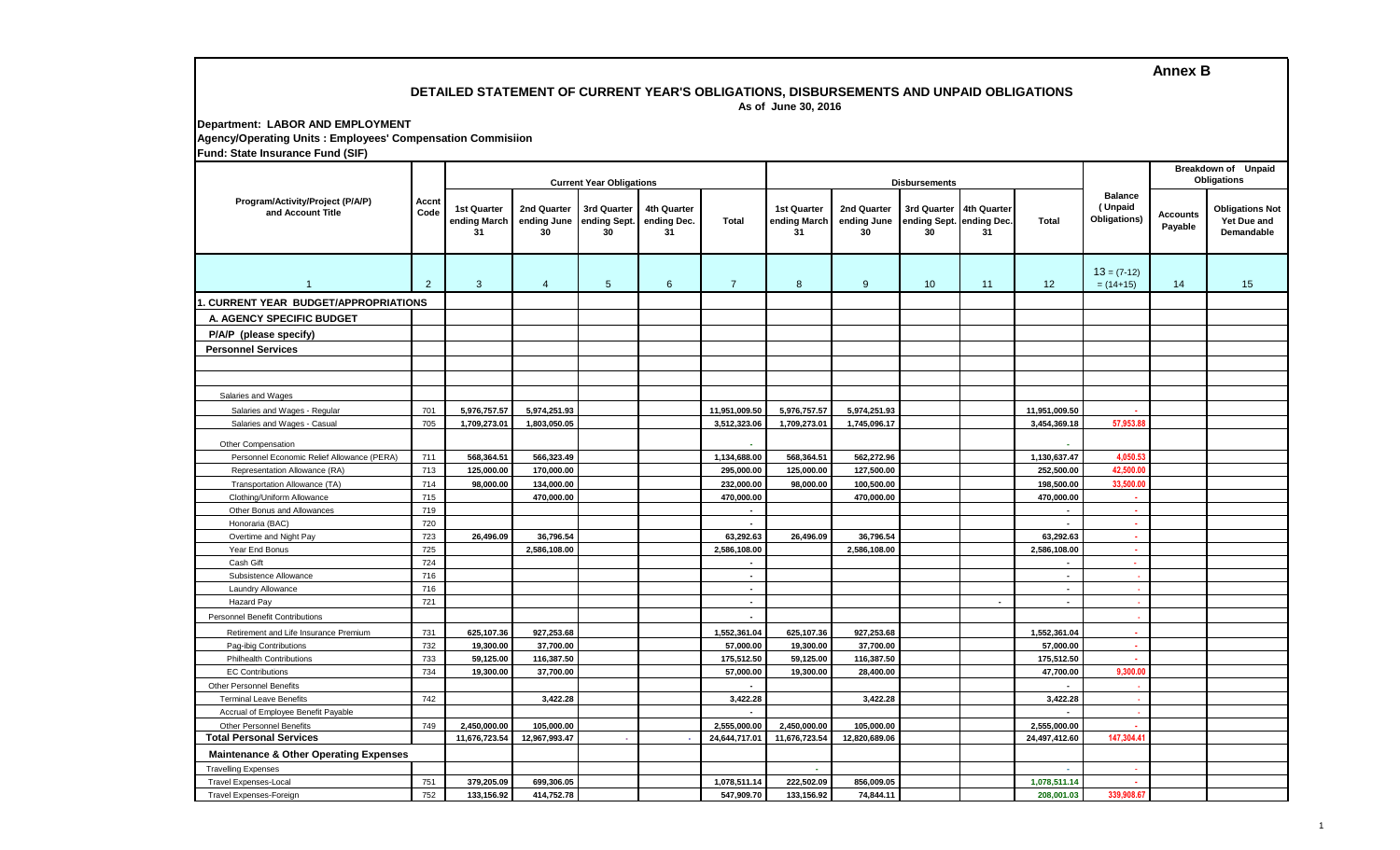**Annex B**

#### **DETAILED STATEMENT OF CURRENT YEAR'S OBLIGATIONS, DISBURSEMENTS AND UNPAID OBLIGATIONS As of June 30, 2016**

**Department: LABOR AND EMPLOYMENT**

**Agency/Operating Units : Employees' Compensation Commisiion**

**Fund: State Insurance Fund (SIF)**

|                                                        |                |                                   |                                  | <b>Current Year Obligations</b>   |                                         |                |                                          | <b>Disbursements</b>             |                                               | Breakdown of Unpaid<br>Obligations |                          |                                           |                            |                                                     |
|--------------------------------------------------------|----------------|-----------------------------------|----------------------------------|-----------------------------------|-----------------------------------------|----------------|------------------------------------------|----------------------------------|-----------------------------------------------|------------------------------------|--------------------------|-------------------------------------------|----------------------------|-----------------------------------------------------|
| Program/Activity/Project (P/A/P)<br>and Account Title  | Accnt<br>Code  | 1st Quarter<br>ending March<br>31 | 2nd Quarter<br>ending June<br>30 | 3rd Quarter<br>ending Sept.<br>30 | <b>4th Quarter</b><br>ending Dec.<br>31 | Total          | <b>1st Quarter</b><br>ending March<br>31 | 2nd Quarter<br>ending June<br>30 | 3rd Quarter<br>ending Sept. ending Dec.<br>30 | 4th Quarter<br>31                  | Total                    | <b>Balance</b><br>(Unpaid<br>Obligations) | <b>Accounts</b><br>Payable | <b>Obligations Not</b><br>Yet Due and<br>Demandable |
| 1                                                      | $\overline{2}$ | 3                                 | $\overline{4}$                   | $5\phantom{.0}$                   | 6                                       | $\overline{7}$ | 8                                        | 9                                | 10                                            | 11                                 | 12                       | $13 = (7-12)$<br>$= (14+15)$              | 14                         | 15                                                  |
| Training and Scholarship Expenses                      |                |                                   |                                  |                                   |                                         |                |                                          |                                  |                                               |                                    |                          |                                           |                            |                                                     |
| Training Expenses (Including MOA, Contract, CA)        | 753            | 703,015.76                        | 923,455.60                       |                                   |                                         | 1,626,471.36   | 462,169.26                               | 1,038,799.67                     |                                               |                                    | 1,500,968.93             | 125,502.4                                 |                            |                                                     |
| Supplies and Materials Expenses                        |                |                                   |                                  |                                   |                                         |                |                                          |                                  |                                               |                                    |                          |                                           |                            |                                                     |
| Office Supplies Expenses                               | 755            | 258,025.92                        | 206,624.44                       |                                   |                                         | 464,650.36     | 73,197.25                                | 187,313.31                       |                                               |                                    | 260,510.56               | 204,139.8                                 |                            |                                                     |
| Other Office Supplies Expenses - IT (PS)               | 765            | 262,508.96                        | 78,168.00                        |                                   |                                         | 340,676.96     | 8,070.00                                 | 150,770.93                       |                                               |                                    | 158,840.93               | 181,836.0                                 |                            |                                                     |
| Fuel, Oil and Lubricants Expenses                      | 761            | 94,888.90                         | 44,627.89                        |                                   |                                         | 139,516.79     | 44,888.90                                | 60,782.41                        |                                               |                                    | 105,671.31               | 33,845.4                                  |                            |                                                     |
| Textbooks and Instructional Materials                  | 763            | 600.00                            |                                  |                                   |                                         | 600.00         | 600.00                                   |                                  |                                               |                                    | 600.00                   | ×.                                        |                            |                                                     |
| <b>Utility Expenses</b>                                |                |                                   |                                  |                                   |                                         |                |                                          |                                  |                                               |                                    | $\overline{a}$           | $\sim$                                    |                            |                                                     |
| <b>Water Expenses</b>                                  | 766            | 121,822.23                        | 220,791.01                       |                                   |                                         | 342,613.24     | 73,837.50                                | 138,770.98                       |                                               |                                    | 212,608.48               | 130.004.7                                 |                            |                                                     |
| <b>Electricity Expenses</b>                            | 767            | 598,243.40                        | 911,019.32                       |                                   |                                         | 1.509.262.72   | 293.342.48                               | 500,444.88                       |                                               |                                    | 793,787.36               | 715.475.3                                 |                            |                                                     |
| <b>Communication Expenses</b>                          |                |                                   |                                  |                                   |                                         | $\sim$         |                                          |                                  |                                               |                                    |                          | ×.                                        |                            |                                                     |
| Postage and Deliveries (Philippine Postal)             | 771            | 53,113.95                         | 47,835.45                        |                                   |                                         | 100,949.40     | 53,113.95                                | 47,835.45                        |                                               |                                    | 100,949.40               | ×.                                        |                            |                                                     |
| Telephone Expenses-Landline (Main and REUs)            | 772            | 280,107.24                        | 281,515.63                       |                                   |                                         | 561,622.87     | 280,107.24                               | 281,515.63                       |                                               |                                    | 561,622.87               | A.                                        |                            |                                                     |
| Telephone Expenses-Mobile (Main and REUs)              | 773            | 100,635.69                        | 134,861.19                       |                                   |                                         | 235,496.88     | 76,335.33                                | 145,413.50                       |                                               |                                    | 221,748.83               | 13.748.05                                 |                            |                                                     |
| Internet Subscription Expenses                         | 774            | 79,800.00                         | 79,800.00                        |                                   |                                         | 159,600.00     | 79,800.00                                | 79,800.00                        |                                               |                                    | 159,600.00               | 14                                        |                            |                                                     |
| Cable, Sattelite & Telegraph & Radio Expenses          | 775            |                                   |                                  |                                   |                                         |                |                                          |                                  |                                               |                                    |                          | A.                                        |                            |                                                     |
| Membership Dues and Contribution to Organization       | 778            | 100,000.00                        |                                  |                                   |                                         | 100,000.00     | 100,000.00                               |                                  |                                               |                                    | 100,000.00               | n.                                        |                            |                                                     |
| Confidential, Intelligence and Extraordinary Expenses  |                |                                   |                                  |                                   |                                         |                |                                          |                                  |                                               |                                    |                          | . н.                                      |                            |                                                     |
| <b>Extraordinary Expenses</b>                          | 883            | 15,470.35                         | 56,132.05                        |                                   |                                         | 71,602.40      | 15,470.35                                | 56,132.05                        |                                               |                                    | 71,602.40                | $\sim$                                    |                            |                                                     |
| <b>Professional Services</b>                           |                |                                   |                                  |                                   |                                         |                |                                          |                                  |                                               |                                    |                          | ×                                         |                            |                                                     |
| <b>Legal Services</b>                                  | 791            | 30,000.00                         | 37,500.00                        |                                   |                                         | 67,500.00      | 30,000.00                                | 37,500.00                        |                                               |                                    | 67,500.00                | $\sim$                                    |                            |                                                     |
| <b>Auditing Services</b>                               | 792            |                                   |                                  |                                   |                                         |                |                                          |                                  |                                               |                                    |                          | ×                                         |                            |                                                     |
| <b>Other Professional Services</b>                     | 799            | 781,453.39                        | 1,817,506.07                     |                                   |                                         | 2,598,959.46   | 341,518.25                               | 764,809.10                       |                                               |                                    | 1,106,327.35             | 1,492,632.1                               |                            |                                                     |
| <b>General Services</b>                                |                |                                   |                                  |                                   |                                         |                |                                          |                                  |                                               |                                    |                          |                                           |                            |                                                     |
| General Services (SPES Program)                        | 795            |                                   | 383,335.07                       |                                   |                                         | 383.335.07     |                                          | 380,307.41                       |                                               |                                    | 380,307.41               | 3,027.6                                   |                            |                                                     |
| <b>Janitorial Services</b>                             | 796            | 344,628.52                        | 720,304.15                       |                                   |                                         | 1,064,932.67   | 344,628.52                               | 720,304.15                       |                                               |                                    | 1,064,932.67             | ×.                                        |                            |                                                     |
| <b>Security Services</b>                               | 797            | 730,022.60                        | 876,027.12                       |                                   |                                         | 1,606,049.72   | 730,022.60                               | 876,027.12                       |                                               |                                    | 1,606,049.72             | $\epsilon$                                |                            |                                                     |
| Repairs and Maintenance                                |                |                                   |                                  |                                   |                                         | ×.             |                                          |                                  |                                               |                                    | $\overline{\phantom{a}}$ | $\sim$                                    |                            |                                                     |
| Repairs and Maintenance - Buildings & Other Structures | 811            | 110,003.83                        | 177,261.10                       |                                   |                                         | 287,264.93     | 95,008.83                                | 162,256.10                       |                                               |                                    | 257,264.93               | 30,000.00                                 |                            |                                                     |
| Repairs and Maintenance - Office Equipment             | 821            | 18,781.00                         | 71,556.82                        |                                   |                                         | 90,337.82      | 18,781.00                                | 71,556.82                        |                                               |                                    | 90,337.82                | <b>A</b>                                  |                            |                                                     |
| Repairs and Maintenance - Office Furnitures            | 822            |                                   |                                  |                                   |                                         | ×.             |                                          |                                  |                                               |                                    |                          | ×                                         |                            |                                                     |
| Repairs and Maintenance - IT Equipment                 | 823            | 125,064.90                        | (58, 641.64)                     |                                   |                                         | 66,423.26      | 30,419.99                                | 31,641.67                        |                                               |                                    | 62,061.66                | 4,361.60                                  |                            |                                                     |
| Repairs and Maintenance - Motor Vehicle                | 841            | 69,053.05                         | 69,694.59                        |                                   |                                         | 138,747.64     | 60,785.68                                | 72,128.88                        |                                               |                                    | 132,914.56               | 5,833.0                                   |                            |                                                     |
|                                                        |                |                                   |                                  |                                   |                                         |                |                                          |                                  |                                               |                                    |                          |                                           |                            |                                                     |
| Donation                                               | 878            | 10,000.00                         | 31,798.77                        |                                   |                                         | 41,798.77      | 10,000.00                                | 31,798.77                        |                                               |                                    | 41,798.77                | $\sim$                                    |                            |                                                     |
| Miscellaneous Expenses                                 | 884            | 11,450.00                         | 42,222.11                        |                                   |                                         | 53,672.11      | 8,224.00                                 | 37,819.11                        |                                               |                                    | 46,043.11                | 7,629.00                                  |                            |                                                     |
| Taxes, Insurance Premiums and Other Fees               | 891            |                                   |                                  |                                   |                                         | ÷.             |                                          |                                  |                                               |                                    |                          | ÷.                                        |                            |                                                     |
| <b>Fidelity Bond Premiums</b>                          | 892            | 8,317.90                          | 8,813.36                         |                                   |                                         | 17,131.26      | 7,067.81                                 | 7,618.17                         |                                               |                                    | 14,685.98                | 2,445.28                                  |                            |                                                     |
| <b>Insurance Expenses</b>                              | 893            | 18.890.35                         | 18,310.77                        |                                   |                                         | 37.201.12      | 18.890.35                                | 18,310.77                        |                                               |                                    | 37.201.12                | ×.                                        |                            |                                                     |